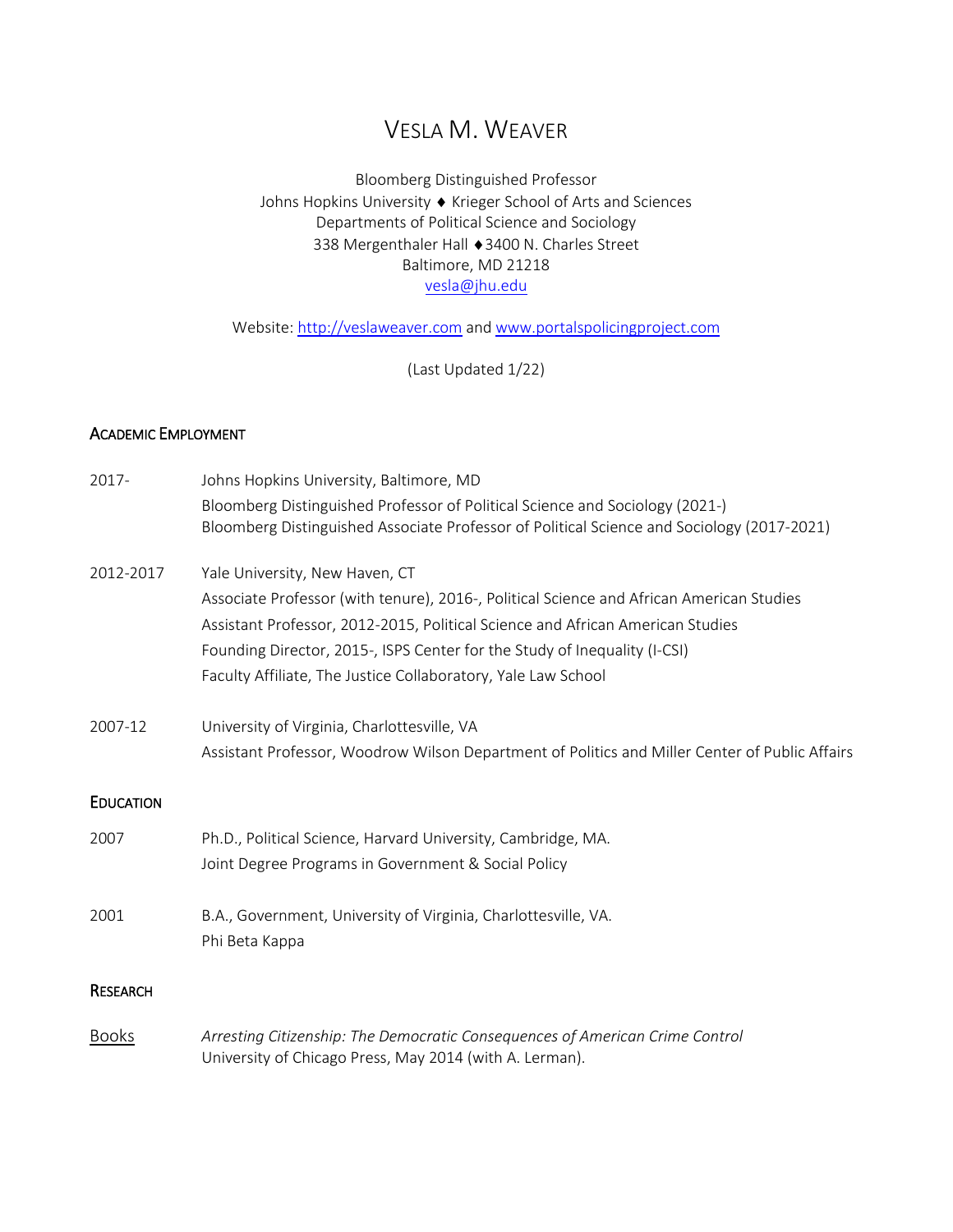Winner of the American Political Science Association's Dennis Judd Best Book in Urban Politics Award. Reviewed in *Perspectives on Politics, American Journal of Sociology, Ethics, Punishment & Society, Contemporary Sociology, Criminal Justice Review, Analyses of Social Issues and Public Policy, American Prospect*, and by the *Prison Policy Institute*.

*Creating a New Racial Order: How Immigration, Multiracialism, Genomics, and the Young can Remake Race in America.* Princeton University Press, March 2012 (with J. Hochschild and T. Burch).

Named a Choice Outstanding Academic Title for 2012. Reviewed in *Political Science Quarterly, Journal of American History, American Journal of Sociology, Ethnic and Racial Studies*, and *Contemporary Sociology*.

*The State From Below: Racial Authoritarianism in US Democracy*. Book Project in progress. [www.portalspolicingproject.com](http://www.portalspolicingproject.com/)

Articles A people's abolition: How policed communities describe and enact liberatory futures. (with M. Chaudhary & G. Prowse), *Social Science Quarterly*, Freedom Dreams Symposium, forthcoming.

> "They Make Money Off of Chaos": Understanding Racially Extractive Police Regimes through a Subjugated Lens*."* (with M. Chaudhary & G. Prowse)*, Revise and Resubmit.*

[My Group or Myself? How Black, Latino, and White Americas Choose a Neighborhood, Job, and](https://www.doi.org/10.1017/S153759272000482X)  [Candidate when Personal and Group Interest Diverge.](https://www.doi.org/10.1017/S153759272000482X) (w. J. Hochschild and S. Piston) *Perspectives on Politics* 19.4 (2021): 1184-1204.

[Withdrawing and Drawing In: Political Discourse in Policed Communities.](http://dx.doi.org/10.1017/rep.2019.50) (with G. Prowse and S. Piston), *Journal of Race, Ethnicity, and Politics* 5.3 (2020): 604-647.

[Racial authoritarianism in US democracy.](https://science.sciencemag.org/content/369/6508/1176.summary) (with G. Prowse) *Science* 369.6508 (2020): 1176-1178.

[The State from Below: Distorted Responsiveness in Policed Communities.](https://doi.org/10.1177%2F1078087419844831) (with G. Prowse and T. Meares), *Urban Affairs Review* 55.5 (2020).

[De-Policing America's Youth: Disrupting Criminal Justice Policy Feedbacks That Distort Power](https://doi.org/10.1177/0002716219871899)  [and Derail Prospects.](https://doi.org/10.1177/0002716219871899) (with A. Geller) *Annals of the American Academy of Political and Social Science* 685.1 (2019): 190-226.

[Too Much Knowledge, Too Little Power: An Assessment of Political Knowledge](https://veslaweaver.files.wordpress.com/2019/06/too-much-knowledge-too-little-power.pdf) in Highly-Policed [Communities.](https://veslaweaver.files.wordpress.com/2019/06/too-much-knowledge-too-little-power.pdf) (with G. Prowse and S. Piston) *Journal of Politics* 81.3 (2019): 1153-1166. Symposium on Race and Law Enforcement.

[The Great Decoupling: The Disconnection between Criminal Offending and Experience of Arrest](https://www.rsfjournal.org/content/5/1/89)  [Across Two Cohorts.](https://www.rsfjournal.org/content/5/1/89) (with A. Papachristos & M. Zanger-Tishler) *RSF: The Russell Sage Foundation Journal of the Social Sciences* 5.1 (2019): 89-123.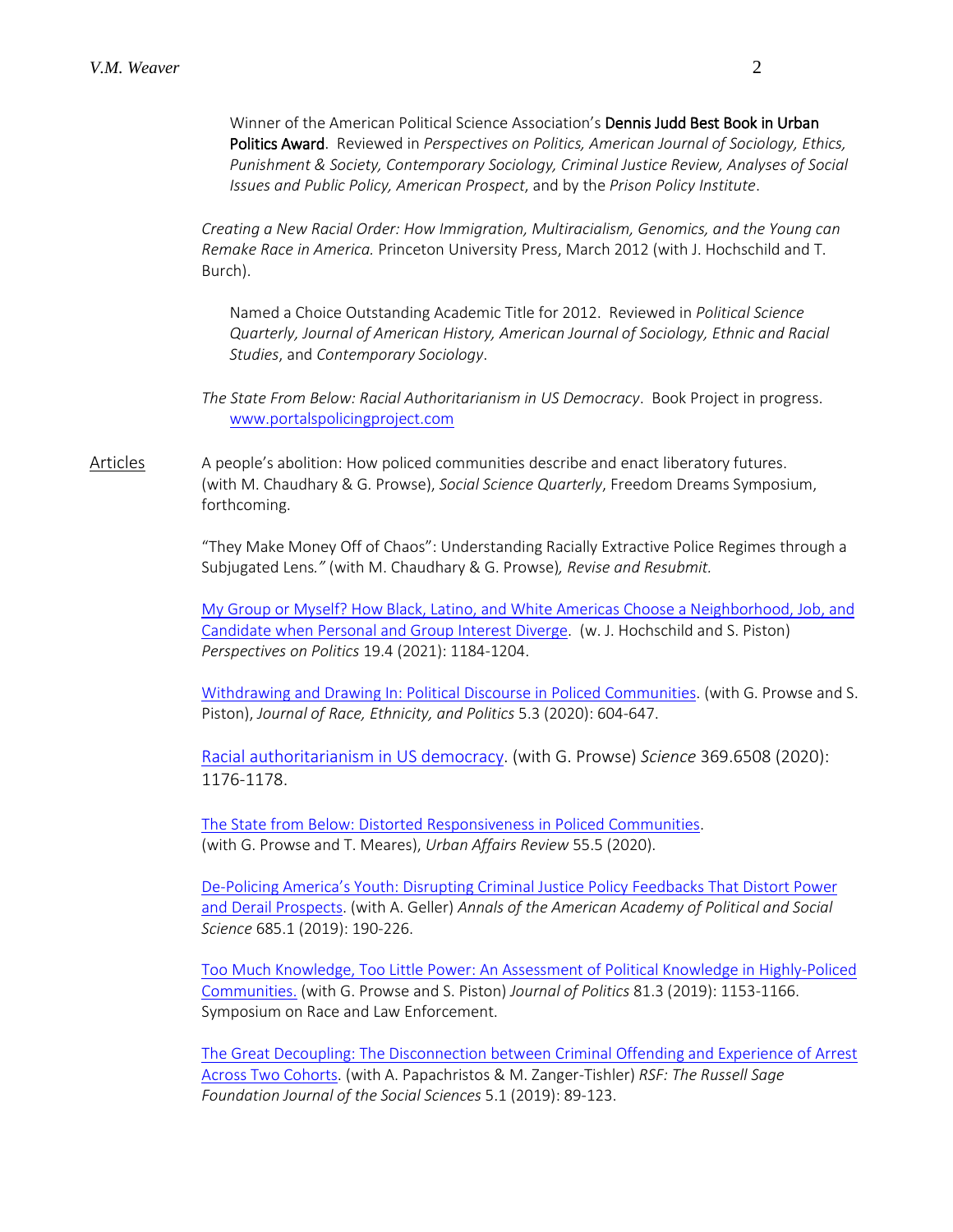[Police Are Our Government: Politics, Political Science, and the Policing of Race-Class](http://www.annualreviews.org/doi/abs/10.1146/annurev-polisci-060415-093825) [Subjugated Communities.](http://www.annualreviews.org/doi/abs/10.1146/annurev-polisci-060415-093825) (with J. Soss), *Annual Review of Political Science* 20 (2017): 565-591.

Is the Significance of Race Declining in the Political Arena? Yes, and No. (with J. Hochschild). *Ethnic and Racial Studies* 38.8 (2015): 1250-1257.

Staying out of Sight? Concentrated Policing and Local Political Action. (with A. Lerman). *Annals of the American Academy of Political and Social Science* 651.1 (Jan. 2014): 202-219.

The Electoral Consequences of Skin Color: The "Hidden" Side of Race in Politics. *Political Behavior* 34.1 (2012): 159-192.

Supported by a grant from the Time-Sharing Experiments for the Social Sciences. Data at: [www.experimentcentral.org/data/data.php?pid=208](http://www.experimentcentral.org/data/data.php?pid=208)

Destabilizing the American Racial Order. (with J. Hochschild & T. Burch). *Daedalus* (Spring 2011): 151-165.

Political Consequences of the Carceral State. (with A. Lerman). *American Political Science Review* 104 (2010): 817-833.

'There's No One as Irish as Barack O'Bama': The Policy and Politics of American Multiracialism. (with J. Hochschild). *Perspectives on Politics* 8 (2010): 737-759.

Winner of Best Paper Award from the APSA Public Policy section.

Between Reconstructions: Congressional Action on Civil Rights, 1891-1940. (with J. Jenkins and J. Peck). *Studies in American Political Development* 24 (2010): 57-89.

Frontlash: Race and the Development of Punitive Crime Policy. *Studies in American Political Development* 21 (2007): 230-265.

The Skin Color Paradox and the American Racial Order. (with J. Hochschild). *Social Forces* 86 (2007): 643-670.

# Chapters &

Essays Policing Narratives in the Black Counterpublic, in *The Ethics of Policing: An Interdisciplinary Perspective,* B. Jones & E. Mendieta, NYU Press (2021): 149-178.

> [Learning from Ferguson: Welfare, Criminal Justice, and the Political Science of Race](http://www.apsanet.org/inequalities)  [and Class](http://www.apsanet.org/inequalities) (with J. Soss), APSA Taskforce on Racial Inequality in the Americas. 2016.

Detaining Democracy? Criminal Justice and American Civic Life. (with J. Hacker and C. Wildeman). *Annals of the American Academy of Political and Social Science* 651.1 (Jan. 2014): 6- 21.

Black Citizenship and Summary Punishment: A Brief History to the Present, *Theory and Event* 17.3 (2014).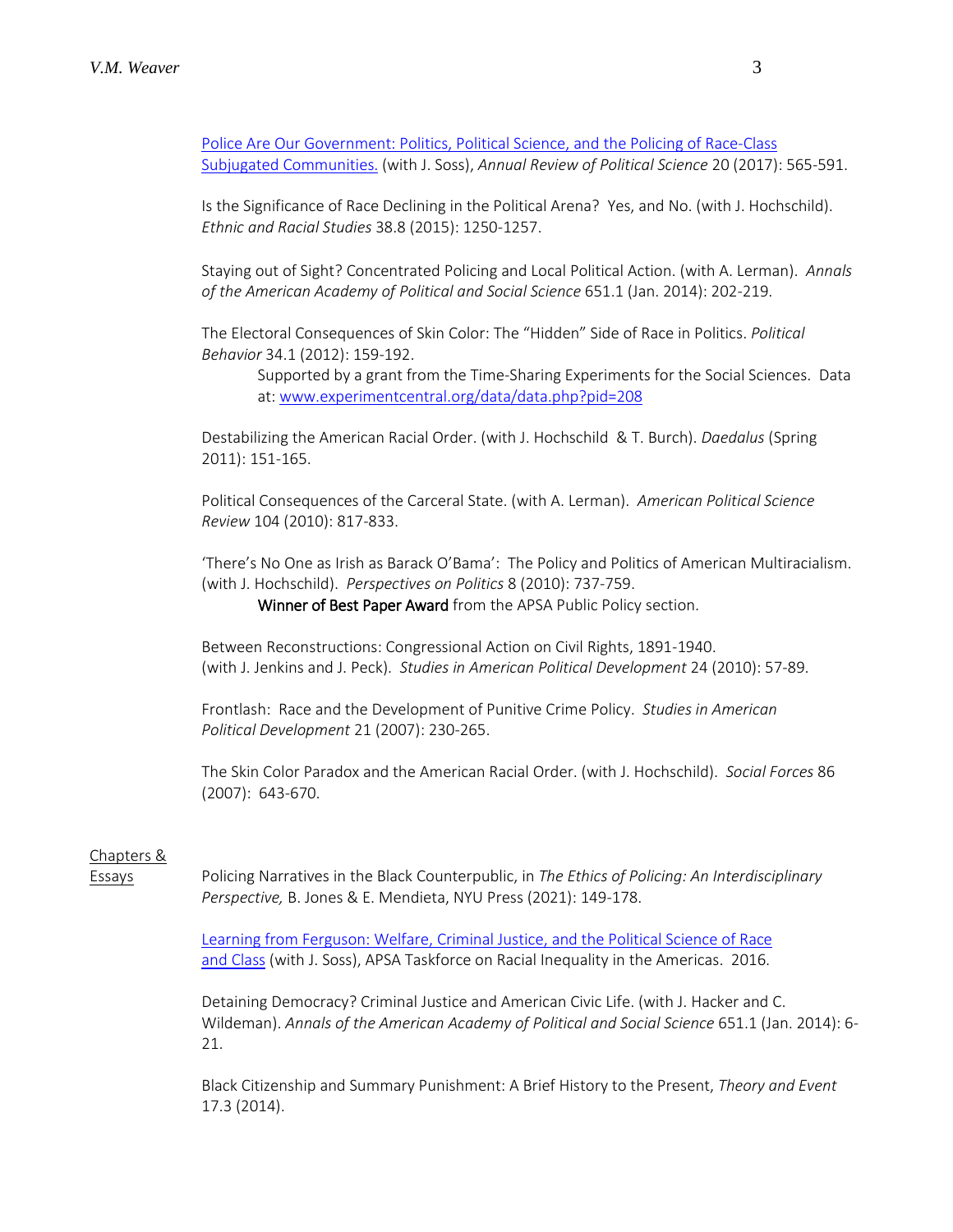A Tradeoff Between Democracy and Deterrence? An Empirical Investigation of Prison Violence and Inmate Advisory Councils (with A. Lerman), in *Democratic Theory and Mass Incarceration*, I. Loader, A. Dzur, and R. Sparks, eds., Oxford University Press, 2016.

The Carceral State and American Political Development. (with A. Lerman). In *Oxford Handbook of American Political Development*, R. Lieberman, S. Mettler, and R. Valelly, eds., 2016.

Race and Crime in American Politics: From Law and Order to Willie Horton and Beyond. (with A. Lerman). In *Oxford Handbook of Race, Ethnicity, Immigration and Crime*, S. Bucerius and M. Tonry, eds., 2014.

Unhappy Harmony: Accounting for Black Mass Incarceration in a Post-Racial America. In *Beyond Discrimination: Racial Inequality in a Post-Racial Era*, F. Harris & R. Lieberman, eds. New York: Russell Sage Foundation, 2013.

The Significance of Policy Failures in Political Development: The Law Enforcement Assistance Administration and the Growth of the Carceral State. In *Living Legislation: Durability, Change, and the Politics of American Lawmaking*, J. Jenkins and E. Patashnik, eds. Chicago: University of Chicago Press, 2012.

Racial Classification and the Politics of Inequality. (with J. Hochschild) In *Remaking America: Democracy and Public Policy in an Age of Inequality*, S. Mettler, J. Soss, and J. Hacker, eds., New York: Russell Sage, 2007.

Reviews More security may actually make us feel less secure. *Proceedings of the National Academy of Sciences* 115.39 (2018): 9649-9651.

> The Untold Story [of Mass Incarceration.](http://bostonreview.net/race-law-justice/vesla-m-weaver-untold-story-mass-incarceration) Book review of James Forman's Locking Up Our Own and John Pfaff's Locked In. *Boston Review*. (2017)

> *Perspectives on Politics* Trialogue: Marie Gottschalk's *Caught: Race, Neoliberalism, and the Future of the Carceral State and American Politics* and Naomi Murakawa's *The First Civil Right*, (2015).

> The Condemnation of Blackness: Race, Crime, and the Making of Modern Urban America. By Khalil Gibran Muhammad. *Perspectives on Politics* (2012).

Justice In America: The Separate Realities of Blacks and Whites. By Mark Peffley and Jon Hurwitz. *Public Opinion Quarterly* (2011).

More than Words: How 'Law and Order' Invigorated Conservatism, Did Irreparable Damage to Liberalism, and Ushered in a New Political Order. Review of Michael Flamm, Law and Order: Street Crime, Civil Unrest, and the Crisis of Liberalism in the 1960s. *The Forum*. (July 2008)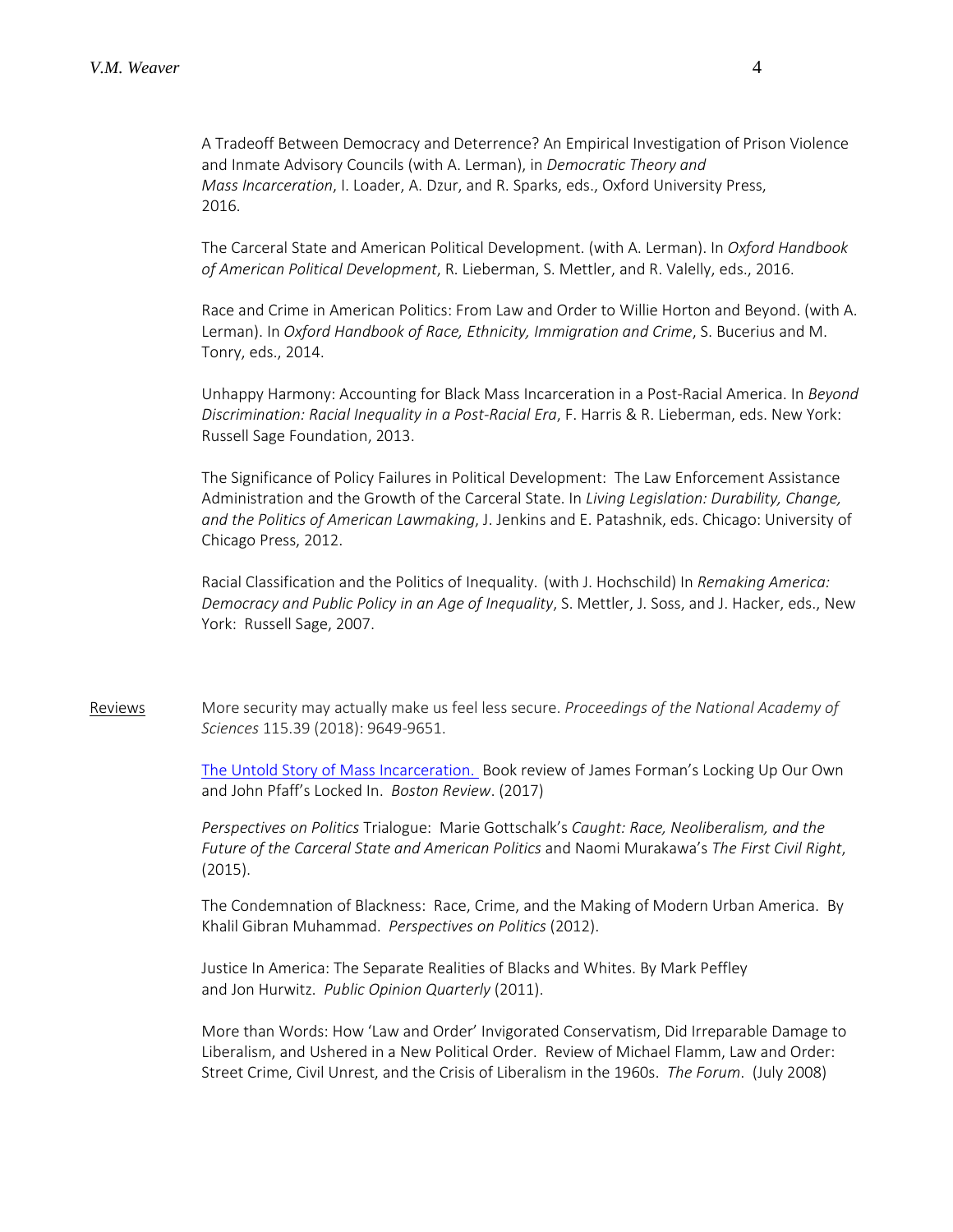Public ["We listened to people in highly policed U.S. communities,](https://nam02.safelinks.protection.outlook.com/?url=https%3A%2F%2Fwww.washingtonpost.com%2Fpolitics%2F2020%2F06%2F17%2Fwe-listened-people-highly-policed-us-communities%2F&data=04%7C01%7Cvesla%40jhu.edu%7C38da37bdc2ce42ce3e7f08d8769bee22%7C9fa4f438b1e6473b803f86f8aedf0dec%7C0%7C0%7C637389759373828099%7CUnknown%7CTWFpbGZsb3d8eyJWIjoiMC4wLjAwMDAiLCJQIjoiV2luMzIiLCJBTiI6Ik1haWwiLCJXVCI6Mn0%3D%7C1000&sdata=jupewkmjczKoqB9Rlh%2FtA263SGGjoOq2wHyDLoXv3dw%3D&reserved=0)" (with G. Prowse) *The Washington* Writing *Post*, 17 June, 2020.

["Today's protests were predicted by a 50-year-old report"](https://nam02.safelinks.protection.outlook.com/?url=https%3A%2F%2Fwww.vox.com%2Ffirst-person%2F2020%2F6%2F24%2F21299649%2Fgeorge-floyd-protests-police-brutality-kerner-commission&data=04%7C01%7Cvesla%40jhu.edu%7C38da37bdc2ce42ce3e7f08d8769bee22%7C9fa4f438b1e6473b803f86f8aedf0dec%7C0%7C0%7C637389759373838089%7CUnknown%7CTWFpbGZsb3d8eyJWIjoiMC4wLjAwMDAiLCJQIjoiV2luMzIiLCJBTiI6Ik1haWwiLCJXVCI6Mn0%3D%7C1000&sdata=EhaMsn0tPUbqXp36XpTXnElwnAo2MaAdT57i6gkVVyE%3D&reserved=0) (with G. Prowse) Vox 24 June 2020.

["The Kavanaugh hearings show who we afford a second chance and who we don't".](https://www.vox.com/first-person/2018/9/28/17913708/brett-kavanaugh-hearing-police-race-teens) Vox, 28 September, 2018.

[Why white people keep calling the cops on black Americans](https://www.vox.com/first-person/2018/5/17/17362100/starbucks-racial-profiling-yale-airbnb-911) Vox, 29 May, 2018.

Did Blacks Really Endorse the 1994 Crime Bill? (with E. Hinton and J. Kohler-Hausmann), New *York Times*, 13 April 2016.

"The next four years: Criminal justice," *Yale Alumni Magazine* (Jan. 2017).

The Missing Lesson of Ferguson: Conduct ≠ Contact, *Balkinization Blog*

Why Starbuck's is a Great Place to Talk About Race, *Take Part* (with B. Hopper)

Charging Media for Using Police-Shooting Video May Be the Price of Equal Justice, (with B. Hopper) *The Conversation*, 22 April 2015. Reprinted in *The New Republic* and *Newsweek*.

The Missed Opportunity of Robert Woodson: One conservative black activist's campaign for community crime control. *The Marshall Project*, 25 Feb. 2015.

High incarceration may be more harmful than high crime. *Baltimore Sun*, Dec. 21, 2014.

Protest is Democracy at Work. (with A. Lerman) *Slate*, 23 Dec. 2014.

The Only Government I Know: Citizenship, Democracy, and the Carceral State, *Boston Review*, May/June 2014.

Recognize, Revalue, and Rid. (with K. Matos) *Yale Daily News*, 25 Feb. 2014.

Is the United States a Racial Democracy? (with J. Stanley) *New York Times*, 12 Jan. 2014.

Democracy Spoiled: National, State, and Local Disparities in Disenfranchisement through Uncounted Ballots. (with C. Edley, Jr., P. Klinkner, and J. Benson). 2002.

The Incarceration Generation: When Parents Go to Prison, What Happens to Their Children? 2001. *FOCUS*, monthly magazine of the Joint Center for Political and Economic Studies. 29(8): 5-6.

Interviews and appearances on Slate's Gabfest, PBS, C-Span Book TV, Boston Review's podcast, ThinkProgress, National Public Radio, BlogginheadsTV, Washington Post's Monkey Cage, Voice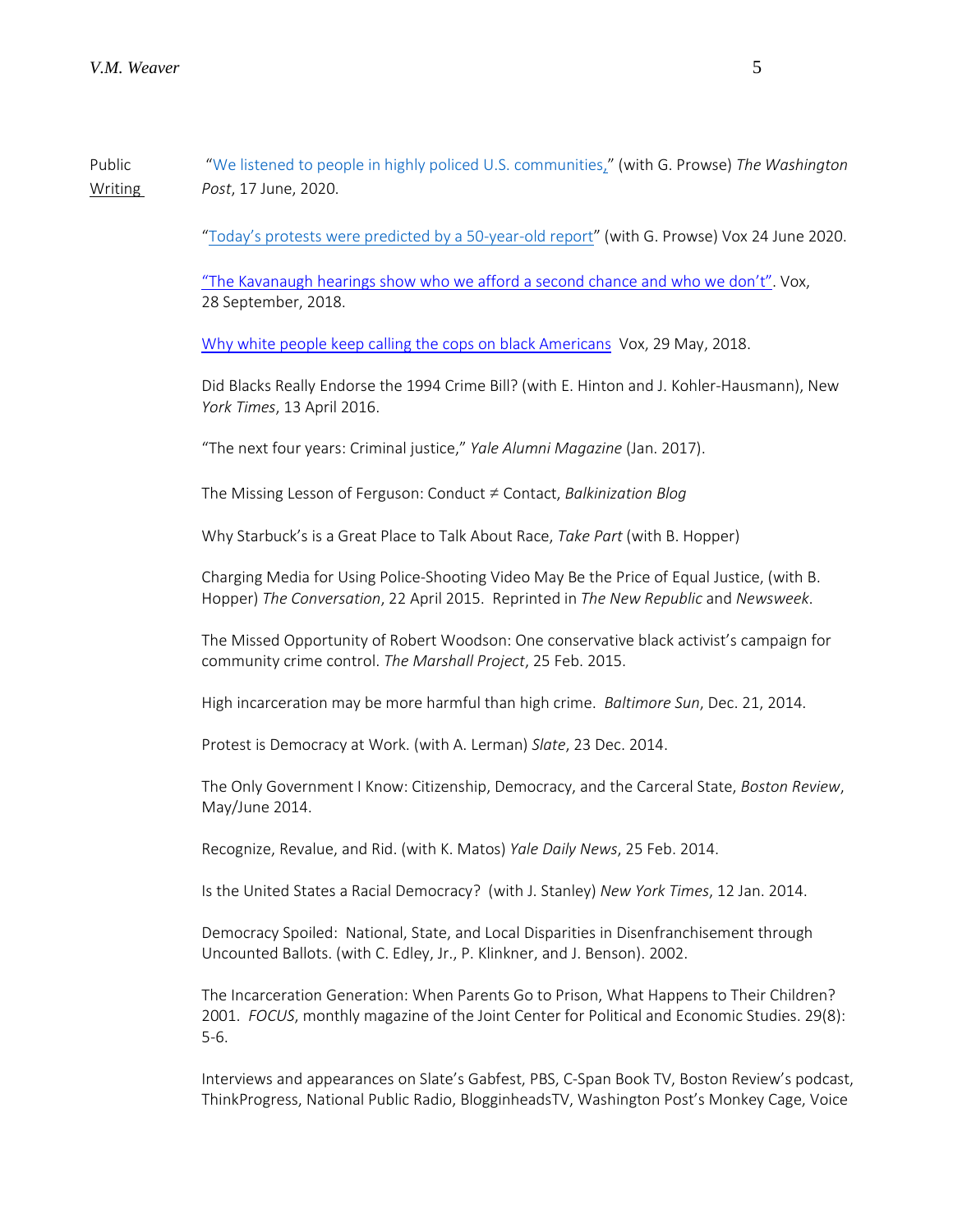of America, BlogtalkRadio on the Tavis Smiley Network, and St. Louis Public Radio, WYPR, "Can [Protest Yield Police Reform?"](https://nam02.safelinks.protection.outlook.com/?url=https%3A%2F%2Fwww.wypr.org%2Fpost%2Fcan-protest-yield-police-reform&data=04%7C01%7Cvesla%40jhu.edu%7C38da37bdc2ce42ce3e7f08d8769bee22%7C9fa4f438b1e6473b803f86f8aedf0dec%7C0%7C0%7C637389759373868073%7CUnknown%7CTWFpbGZsb3d8eyJWIjoiMC4wLjAwMDAiLCJQIjoiV2luMzIiLCJBTiI6Ik1haWwiLCJXVCI6Mn0%3D%7C1000&sdata=o3792apDgG263%2FlUijPAxAh3ikQmyqtmRxv386JO%2FTo%3D&reserved=0)

Podcasts New Dawn podcast (Race and Capitalism Project at the University of Chicago), "Anti-Black [Violence and the Ongoing Fight for Freedom"](https://podcasts.apple.com/us/podcast/anti-black-violence-and-the-ongoing-fight-for-freedom/id1213696020?i=1000485116162)

> Scholars Strategy Network, No Jargon podcast, "Black Lives Matter, Police, and America's [Democracy"](https://nam02.safelinks.protection.outlook.com/?url=https%3A%2F%2Fscholars.org%2Fpodcast%2Fblack-lives-matter-police-and-americas-democracy&data=04%7C01%7Cvesla%40jhu.edu%7C38da37bdc2ce42ce3e7f08d8769bee22%7C9fa4f438b1e6473b803f86f8aedf0dec%7C0%7C0%7C637389759373888055%7CUnknown%7CTWFpbGZsb3d8eyJWIjoiMC4wLjAwMDAiLCJQIjoiV2luMzIiLCJBTiI6Ik1haWwiLCJXVCI6Mn0%3D%7C1000&sdata=9Lwtgfq1WVOaoIC6AWZfTMlzR7dsEgyyY%2B6RGYANcjU%3D&reserved=0)

Niskanen Center, The Science of Politics Podcast[, "How Overpoliced Communities Become](https://www.niskanencenter.org/how-overpoliced-communities-become-politically-engaged/)  [Politically Engaged"](https://www.niskanencenter.org/how-overpoliced-communities-become-politically-engaged/)

Financial Times, Behind the Money podcast, ["A history of police funding"](https://www.ft.com/content/a6d56dd2-fd2c-4047-a502-c6c6d9dc3f90)

#### AWARDS

| 2022<br>2021 | Inequality Research Group Fellow, Ira A. Lipman Center at Columbia Journalism School<br>Brookings Institution, Nonresident Senior Fellow (2021-22)                                |
|--------------|-----------------------------------------------------------------------------------------------------------------------------------------------------------------------------------|
|              | SNF Agora Institute Faculty Grants Program, Awarded (\$5,000) for project "Democracy<br>Confined: Using the American Prison Writing Archive to Understand Civic Exclusion and the |
|              | Lived Experience of Democracy" (with Stuart Schrader)                                                                                                                             |
| 2020         | Visiting Distinguished Professor of Law, University of Cincinnati (declined)                                                                                                      |
| 2019         | 21 <sup>st</sup> Century Cities Initiative, Applied Research Seed Grant (\$15,000)                                                                                                |
|              | The Justice Collaborative, Inaugural Fellow                                                                                                                                       |
| 2018         | Astor Visiting Lecturer, University of Oxford                                                                                                                                     |
|              | Gilman Scholars, Johns Hopkins University                                                                                                                                         |
| 2016         | Andrew Carnegie Foundation Fellowship, \$200,000, Faces of American Democracy                                                                                                     |
| 2015         | Russell Sage Foundation Presidential Award, \$149,466 (Award # 83-15-16),                                                                                                         |
|              | "They Treat Us Like a Different Race": A Multi-City Project on Class-in-Race Inequality (with J.<br>Hochschild).                                                                  |
|              | Dennis Judd Best Book Award 2015 (for Arresting Citizenship)                                                                                                                      |
| 2014         | Public Voices Fellowship, Yale University                                                                                                                                         |
| 2011         | UVA Research Grant for Support in the Arts, Humanities, and Social Sciences                                                                                                       |
|              | UVA Mead Honored Faculty                                                                                                                                                          |
| 2010         | UVA Summer Research Support Award                                                                                                                                                 |
| 2009         | UVA Page-Barbour Fund for Interdisciplinary Initiatives Grant (\$15,000)                                                                                                          |
|              | Best Paper Award from the APSA Public Policy Section (with J. Hochschild)                                                                                                         |
| 2008         | Best Dissertation Award, APSA Section on Race, Ethnicity and Politics                                                                                                             |
|              | Finalist, Politics and History section Best Dissertation Award                                                                                                                    |
|              | UVA Research Grant for Support in the Arts, Humanities, and Social Sciences                                                                                                       |
| 2007         | Excellence in Diversity Fellowship, University of Virginia                                                                                                                        |
| 2006         | Time-sharing Experiments for the Social Sciences Grant                                                                                                                            |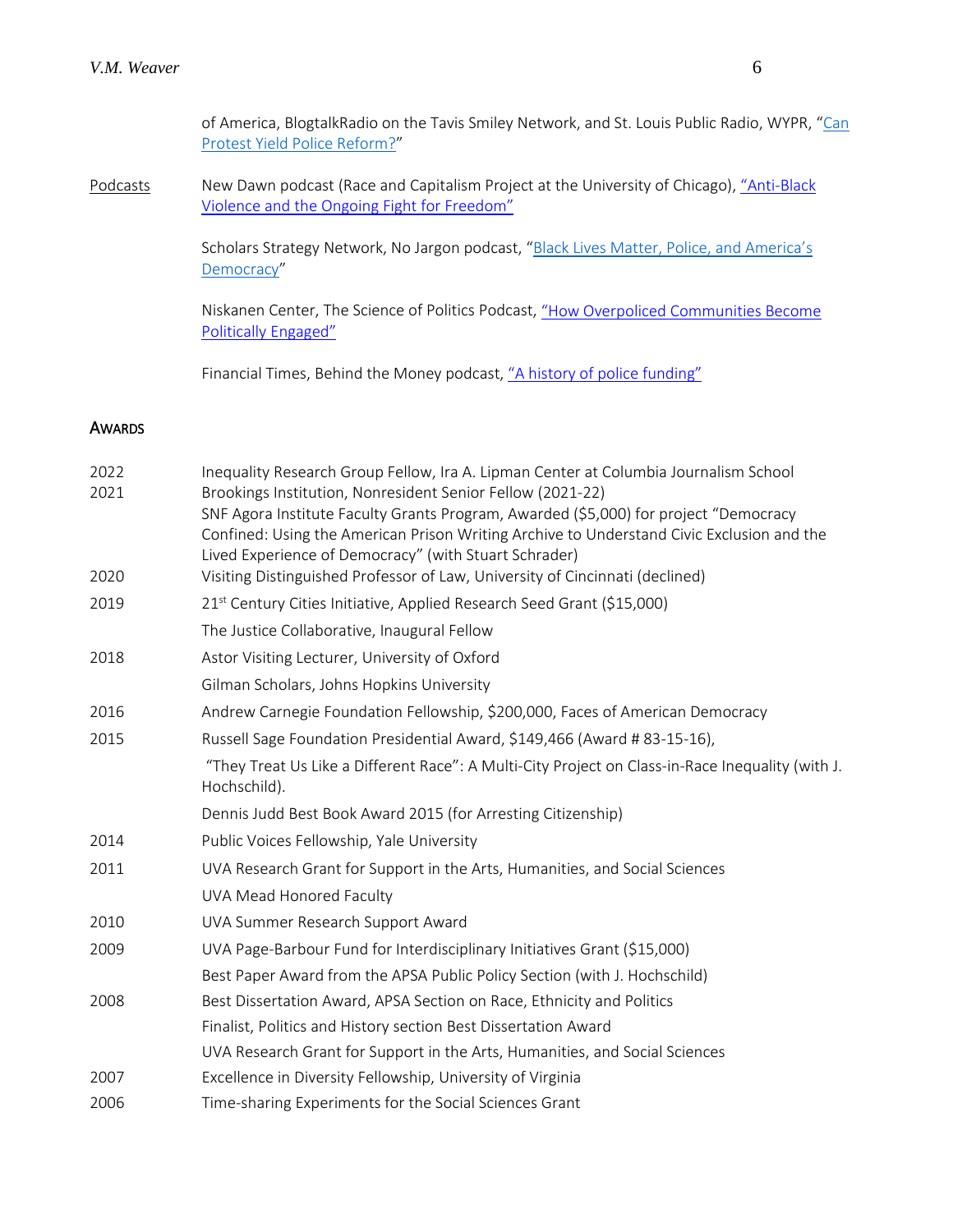| 2005 | Brookings Institution Fellowship, Governance Studies                                                         |
|------|--------------------------------------------------------------------------------------------------------------|
| 2004 | Winner of the Special Competition, Time-sharing Experiments for the Social Sciences                          |
|      | European Network on Inequality Research Fellowship, London School of Economics                               |
|      | Harvard University Certificate of Distinction in Teaching (Spring & Fall)                                    |
| 2003 | National Science Foundation Pre-Dissertation Fellowship<br>Center for American Political Studies seed grant. |
| 2002 | Harvard Multidisciplinary Program in Inequality and Social Policy Doctoral Fellow                            |
| 2001 | Ford Foundation Pre-dissertation Fellowship                                                                  |
|      | Harvard Graduate Prize Fellowship                                                                            |
|      | American Political Science Association Minority Fellow                                                       |
|      | Emmerich-Wright Prize for most outstanding undergraduate thesis                                              |
|      | Graduated with Highest Distinction                                                                           |
| 2000 | Ralphe Bunche Summer Institute, American Political Science Association                                       |
|      |                                                                                                              |

# INVITED PRESENTATIONS (Last 5 Years Only)

| 2022 | Duke University, Political Science                                                                              |
|------|-----------------------------------------------------------------------------------------------------------------|
|      | Georgetown University, American Politics                                                                        |
|      | Harvard Kennedy School, Multidisciplinary Program in Inequality and Social Policy                               |
| 2021 | Stanford University, Center for International Security and Cooperation                                          |
|      | Rutgers University, Sociology Department                                                                        |
|      | Boston University, Political Science Department                                                                 |
|      | Harvard Radcliffe Institute, "The Police Report Card: Translating Research to Policy"                           |
|      | Columbia University, Institute for Latin American Studies "Police Violence in Comparative<br>Perspective"       |
|      | Billie Holiday Center for Liberation Arts, Helena Hicks Emancipation School                                     |
| 2020 | University of Michigan, Center for Political Studies                                                            |
|      | UC Berkeley, Center for the Study of Law and Society                                                            |
|      | Yale University, Political Violence and Its Legacies workshop                                                   |
|      | University of Oregon, Wayne Morse Center, Public Affairs Speaker Series                                         |
|      | UW-Madison La Follette School of Public Affairs & Department of Political Science American<br>Politics workshop |
|      | College of the Holy Cross, McFarland Center for Religion, Ethnics and Culture                                   |
|      | Harvard Inequality & Social Policy Program, "5 Big Ideas in Inequality: Criminal Justice"                       |
|      | Apple University, Race and Justice in America series                                                            |
|      | *Postponed due to Covid:                                                                                        |
|      | Northwestern University, Social Policy                                                                          |
|      | London School of Economics, Race Matters keynote                                                                |
|      | American University, American government speaker series                                                         |
|      | Georgetown University, American politics speaker series                                                         |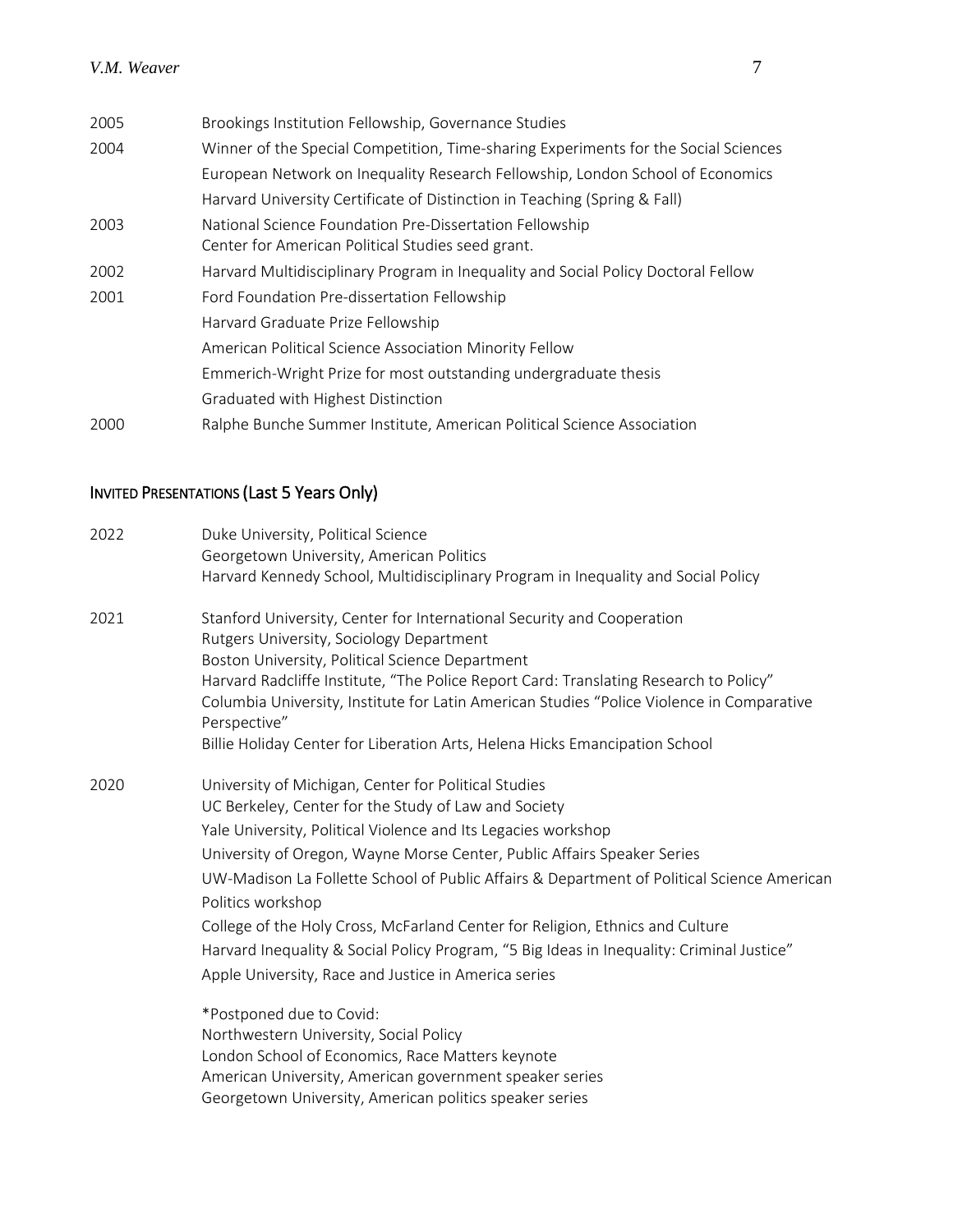Harvard University, Radcliffe Institute, Inequality and Local Participation

2019 MIT, American Politics Speaker Series Princeton University, Bobst Center for Peace and Justice, "The Politics of Policing" Harvard Law School, "Progressing Reform of Fees and Fines: Towards a Research and Policy Agenda" Georgetown University McCourt School University of Maryland, College Park, Race and Ethnic Politics Conference Brown University Watson Institute[, "Cities, Citizens and Governance Lecture", keynote](https://www.youtube.com/watch?v=DjymRn5d7-Y&feature=youtu.be) The 14th Amendment Sesquicentennial Symposium, NAACP Legal Defense Fund, Thurgood Marshall Institute, Emory School of Law Mead Lecture, Trinity College Marquette University Forum, "Democracy in Troubled Times" 2018 Cornell University, Population Center and the Institute for the Social Sciences Oxford University, Faculty of Law, Roger Hood Lecture Penn State University, Keynote at the Ethics of Policing conference Columbia University, Institute for New Economic Thinking, "50 Years After the Kerner Commission" Event Princeton University, Bobst Center for Peace and Justice, Program on Identities and Institutions, "Workshop on Cities, Inequality, and Electoral Politics" Columbia University, School of International and Public Affairs, 21<sup>st</sup> David Dinkins Forum, "The Incarceration Crisis that Threatens America's Democracy" Harvard University and Scholars Strategy Network, Policy Feedbacks Project Harvard Kennedy School, Multidisciplinary Program in Inequality and Social Policy Brown University, Anton-Lippitt Conference on Citizenship & the City Harvard University, Working Group in Political Psychology and Behavior Hamilton College, Levitt Center for Public Affairs Speaker Series 2017 Russell Sage Foundation Notre Dame, The Rooney Center for the Study of American Democracy & The Center for Civil and Human Rights University of Missouri, St. Louis and Confluence Scholars Strategy Network Princeton University, Center for Study of Democratic Politics Georgetown University, Prisons and Justice Initiative Northwestern University University of Chicago, Neubauer Collegium for Culture and Society, "The State, Violence, and Social Control in the Contemporary World" New York University Law School National Endowment for the Humanities Civil Rights Summer Institute, Harvard University Emmaus United Church of Christ

# KEY LEADERSHIP

• Founding Director, The ISPS Center for the Study of Inequality (I-CSI), Yale University, 2015-2017.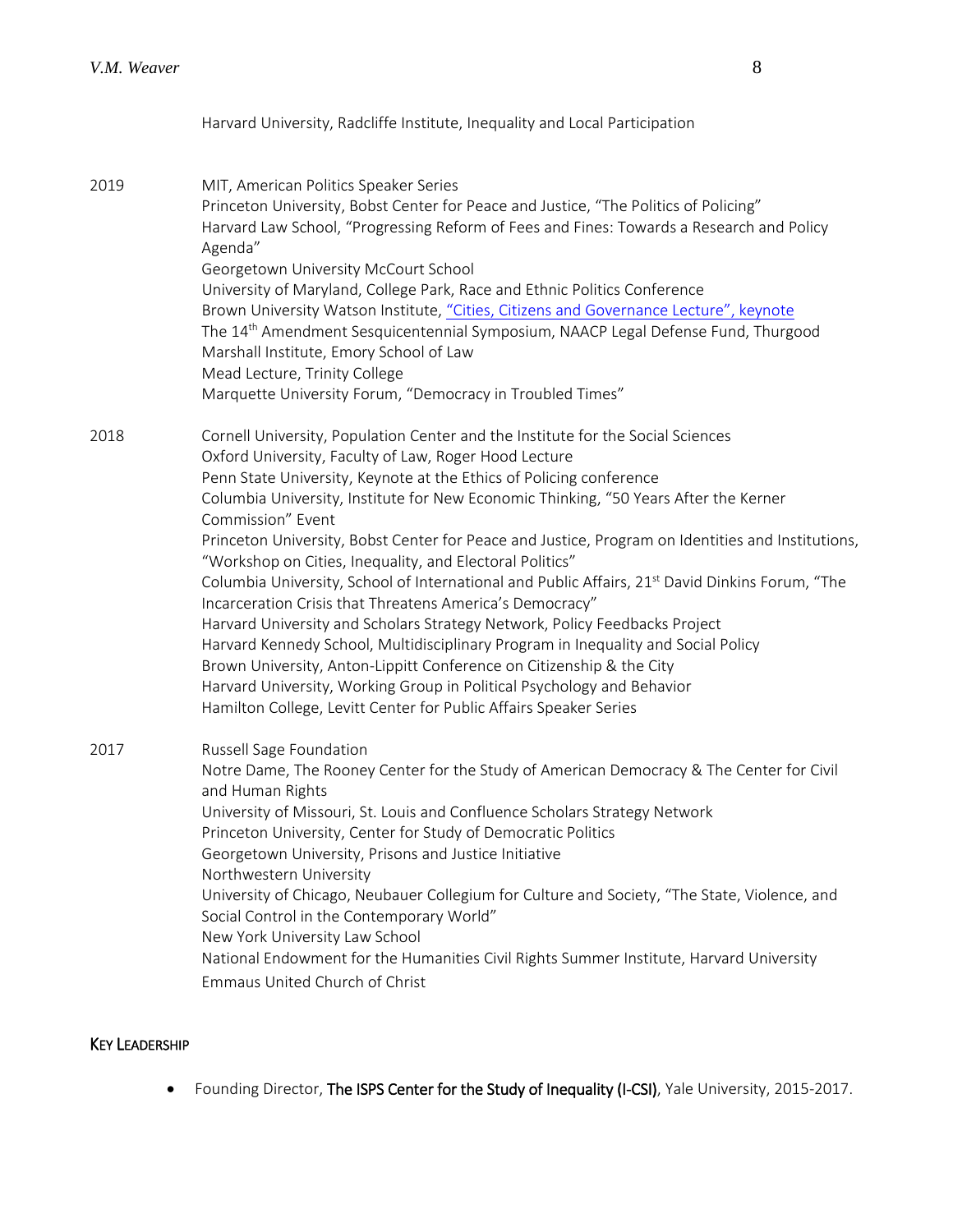- Member, Executive Session on Community Corrections, Harvard Kennedy School of Government and National Institute of Justice (2013-2016). Co-wrote the consensus document, Toward an [Approach to Community Corrections for the 21st Century.](https://www.hks.harvard.edu/sites/default/files/centers/wiener/programs/pcj/files/Consensus_Final2.pdf)
- American Prison Writing Archive (APWA)– Director at Hopkins, upon the completion of its migration. Initiated by Doran Larson at Hamilton College in 2009, the APWA is the largest and first fully searchable digital archive of non-fiction essays by imprisoned people writing about their experience inside U.S. prisons and jails today. The APWA currently hosts about 3000 essays and it grows by between forty and seventy essays each month. Forty-seven states, four hundred prison facilities, and 1,066 authors are currently represented in the Archive.
- Senator, FAS Faculty Senate, elected to three-year term in first ever system of faculty governance (2015-2017) Executive Council Member, Faculty Senate (2015-2016), elected to oneyear term on 6-person council, chaired the Committee on Elections. Conducted and analyzed the Diversity and Inclusion survey in 2016 and co-wrote the [Report on Faculty Diversity and](https://fassenate.yale.edu/sites/default/files/files/FAS-Senate_2016-05-19_Diversity-and-Inclusivity.pdf)  [Inclusivity in FAS.](https://fassenate.yale.edu/sites/default/files/files/FAS-Senate_2016-05-19_Diversity-and-Inclusivity.pdf)
- Co-Founder. Symposium on the Politics of Immigration, Race, and Ethnicity (SPIRE). A biannual conference to provide young faculty of color and scholars interested in race and ethnic politics a robust forum for presenting their work and a community of scholars while advancing the frontiers of racial politics research.
- Member, Harvard, Edmond J. Safra Center for Ethics, Rapid Response Impact Initiative Network on the Future of Justice (2020-2021)
- Advisory Council Member, Center for Community Change, Putting Families First: Good Jobs for All campaign (2015)
- Member, Presidential Taskforce on Racial Inequality in the Americas, American Political Science Association (2014-2016). Co-wrote the repor[t Learning from Ferguson: Welfare, Criminal Justice,](http://www.apsanet.org/inequalities)  [and the Political Science of Race and Class](http://www.apsanet.org/inequalities)
- Detaining Democracy? Criminal Justice and American Civic Life. Yale University, November 8-9, 2012. Co-organized with Jacob Hacker and Chris Wildeman. Papers were published in a special issue that we edited of the *Annals of the American Academy of Political and Social Science* (Jan. 2014).

# ACADEMIC SERVICE

Virtual Panel Presentations:

- *Panelist*, American Political Economy Research Conference (Jacob Hacker & Paul Pierson), theme panel, "Race, Power, and the American Political Economy" (2021)
- *Panelist*, Columbia University, Institute of Latin American Studies and Center for the Study of Ethnicity and Race, Afro-Americas in Dialogue Series, Police Violence in Comparative Perspective (2021)
- *Panelist*, University of Pennsylvania, SNF Paideia Program, Racism and Anti-Racism in Contemporary America series, "The Criminal Justice System: Policing and Public Safety." (2021)
- *Panelist*, Reginald S. Lewis Museum Roundtable on the Anniversary of Breonna Taylor's death: "Do You See Me: The Injustice of Breonna Taylor and Black Women." (2021)
- Stanford University, "Race and the American Criminal Justice System: Where do we go from here?" Zoom Webinar 6/20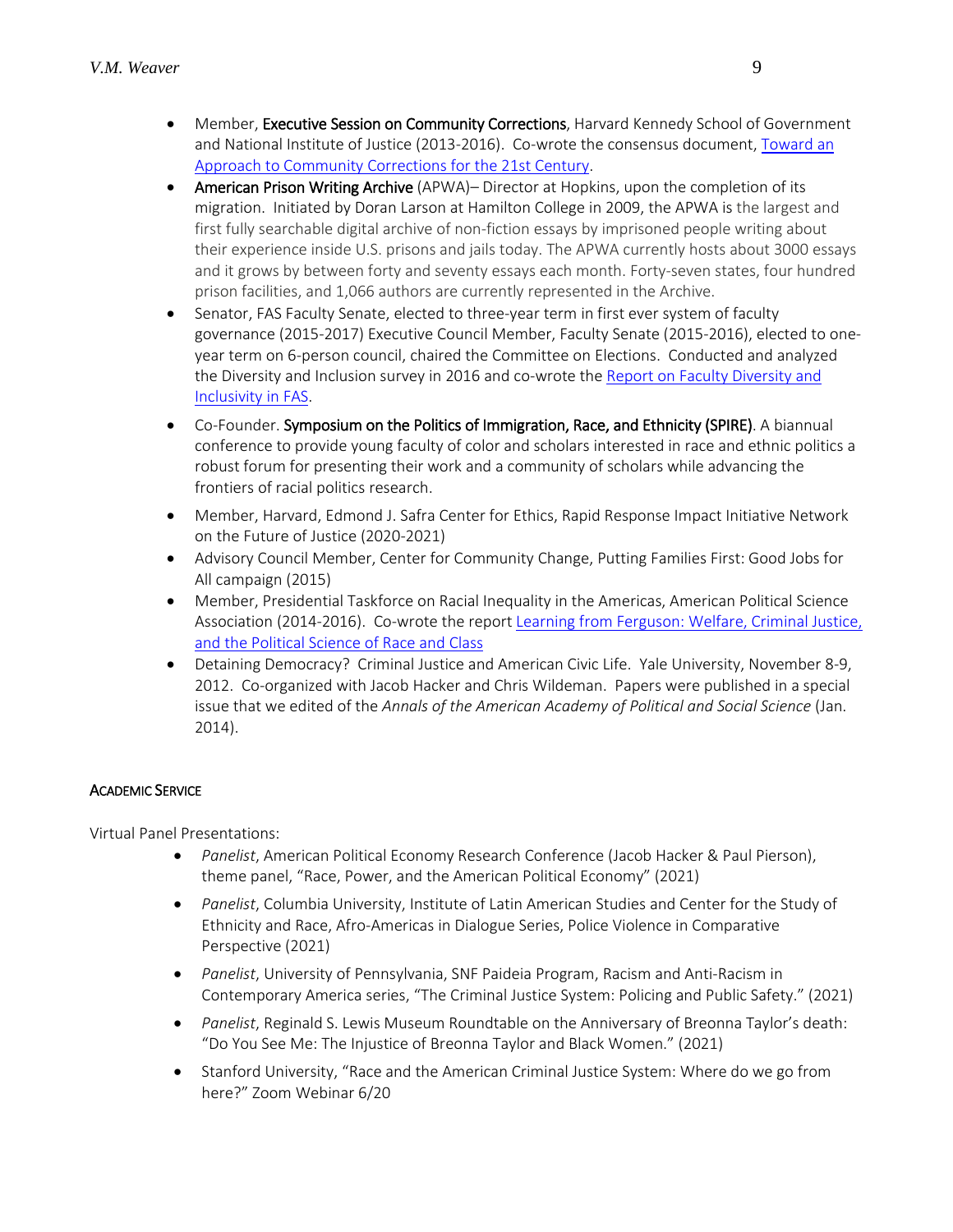- University of Chicago, Race and Capitalism Project and the Center for the Study of Race, Politics, and Culture, "Anti-Black Violence and the Ongoing Fight for Freedom" Virtual event 7/20
- Annual Reviews Shot of Science, "Racial Justice, Policing, and Protest" virtual event 6/20
- Women's March Action, People, Politics and Drinks virtual event 7/20
- Cornell University, American Democracy Collaborative, Democracy 20/20 "Already Authoritarian? Policing, State Violence, and Democracy" virtual event 8/20
- Stanford University, Racial Equity, Diversity, and Inclusion Task Force, "Critical Conversations: Race in Global Affairs" series, "Policing, Rule of Law, and Democracy" virtual event 11/20
- SNF Agora Institute, "Election 2020 and its Meaning for Our Democracy" 11/20
- SNF Agora Institute Conversations, "Anger, Injustice, and a Crisis of Democracy" 6/20
- Politics & Prose Live!: Jacob Hacker and Paul Pierson Let Them Eat Tweets: How the Right Rules in an Age of Extreme Inequality – in conversation with Vesla Weaver 7/20

National Service (Last 5 Years)

- Participant, Harvard Radcliffe Institute workshop organized by Robert Sampson, "Rethinking Criminal Propensity and Character: Social Change and Inequalities in Coming of Age in America, 1995-2020" (2022)
- Participant, Multiracial Democracy workshop, Harvard, Steve Levitsky & Daniel Ziblatt (2021)
- Guest lecture in Hakeem Jefferson's Introduction to American Politics & Policy course, Stanford University (2021); David Knight's University of Chicago racial politics course (2021), and Robbie Shilliam & Sasha White's course on race and public health (2021)
- Moderator, 21CC Initiative at Johns Hopkins, The New Haven Debt Map: Debt and Vulnerability In An American City (2021)
- Moderator, Georgetown Law, Howard University, and Lab @DC, Reimagine Police Stops Series (2020)
- Member, Columbia University Justice Lab, Square One Project Roundtable on the Future of Justice Policy (2020)
- Member, Economic Justice Advocates of Color Network with Liberation in a Generation
- Participant, Law and Society Annual Meeting roundtable, "Abolitionist Epistemologies"
- Consulted with Elizabeth Warren campaign chief policy advisor, Sasha Baker
- Consulted with the Marshall Project on their polling of prison inmates
- Series Advisor, Weight of the World, A Televised Anthology Series with fictional present-day storylines whose dialogue is solely derived from the original transcripts of the federal Works Progress Administration (WPA) interview of formerly enslaved African-Americans during 1936- 1938
- Member, Russell Sage Foundation Advisory Committee for Race, Ethnicity and Immigration Program and special initiative on Immigration (2020-)
- Guest Lecture, Jacob Hacker's undergraduate course, Politics of U.S. Public Policy, Yale University (2020); Jennifer Hochschild's graduate American Politics Field Seminar, Harvard University (2020)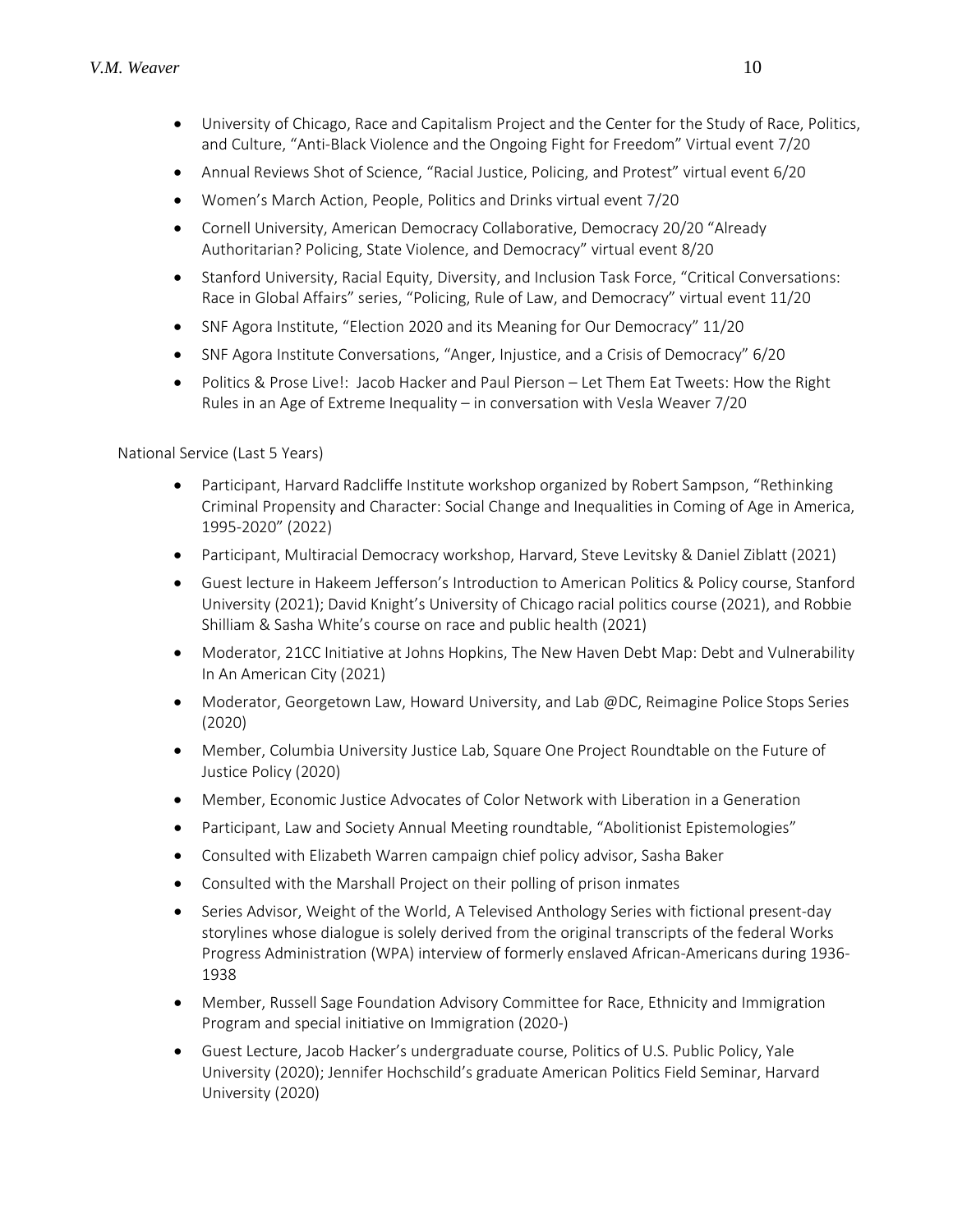- Interview for *American Political Science Review* blog of Beatriz Magaloni 2020: [https://www.cambridge.org/core/blog/2020/12/15/conversations-with-authors](https://www.cambridge.org/core/blog/2020/12/15/conversations-with-authors-institutionalized-police-brutality/)[institutionalized-police-brutality/](https://www.cambridge.org/core/blog/2020/12/15/conversations-with-authors-institutionalized-police-brutality/)
- Presenter, Park School of Baltimore, Betamore (2019) and Brain sPark (2020)
- Presenter, "Empowering Youth Voices," Marquette University (2019)
- Presenter, Parklawn Assembly of God, breakfast with community partners in Milwaukee, Marquette University Office of Community Engagement (2019)
- Mentor, American Sociological Association, Inequality program (2019)
- Advisory Council Member, Center for Community Change, Putting Families First: Good Jobs for All campaign (2015)
- Member, Presidential Taskforce on Racial Inequality in the Americas, American Political Science Association (2014-2016)
- Roosevelt Institute private convening on developing support for an intersectional progressive agenda
- Member, E.E. Schattschneider Award Committee for best dissertation in American Politics, American Political Science Association (2018)
- Member, Social Science Research Council, Scholarly Borderlands, Working Group on Big Data and Historical Social Science, 2018-
- **Executive Council Member:** 
	- APSA's Race, Ethnicity, and Politics section (2015-)
	- APSA's Urban and Local Politics section (2016-)
- Editorial Board Member:
	- Perspectives on Politics (2015-)
	- Journal of Race, Ethnicity, and Politics (2014-)
	- Political Behavior (2014-)
	- Theoretical Criminology (2018-)
	- Polity (2020-)
- Manuscript Workshop or Author Meets Critics Panelist:
	- Syracuse University, Jenn Jackson book manuscript (2021)
	- University of Michigan, Nicole Yadon and Mara Ostfeld Book manuscript conference on skin color politics (2020)
	- Harvard Kennedy School, Carr Center for Human Rights Policy and Ash Center, "Book Talk: Authoritarian Police in Democracy: Challenges for Latin America and the US" 11/20
	- APSA Annual Meeting, Author Meets Critics on Michael Hanchard's *The Spectre of Race* (2019)
	- APSA Annual Meeting, Author Meets Critics on Chloe Thurston's *The Boundaries of Homeownership* (2019)
	- University of Virginia, Christopher Berk, "Democracy in Captivity" book manuscript review (2019)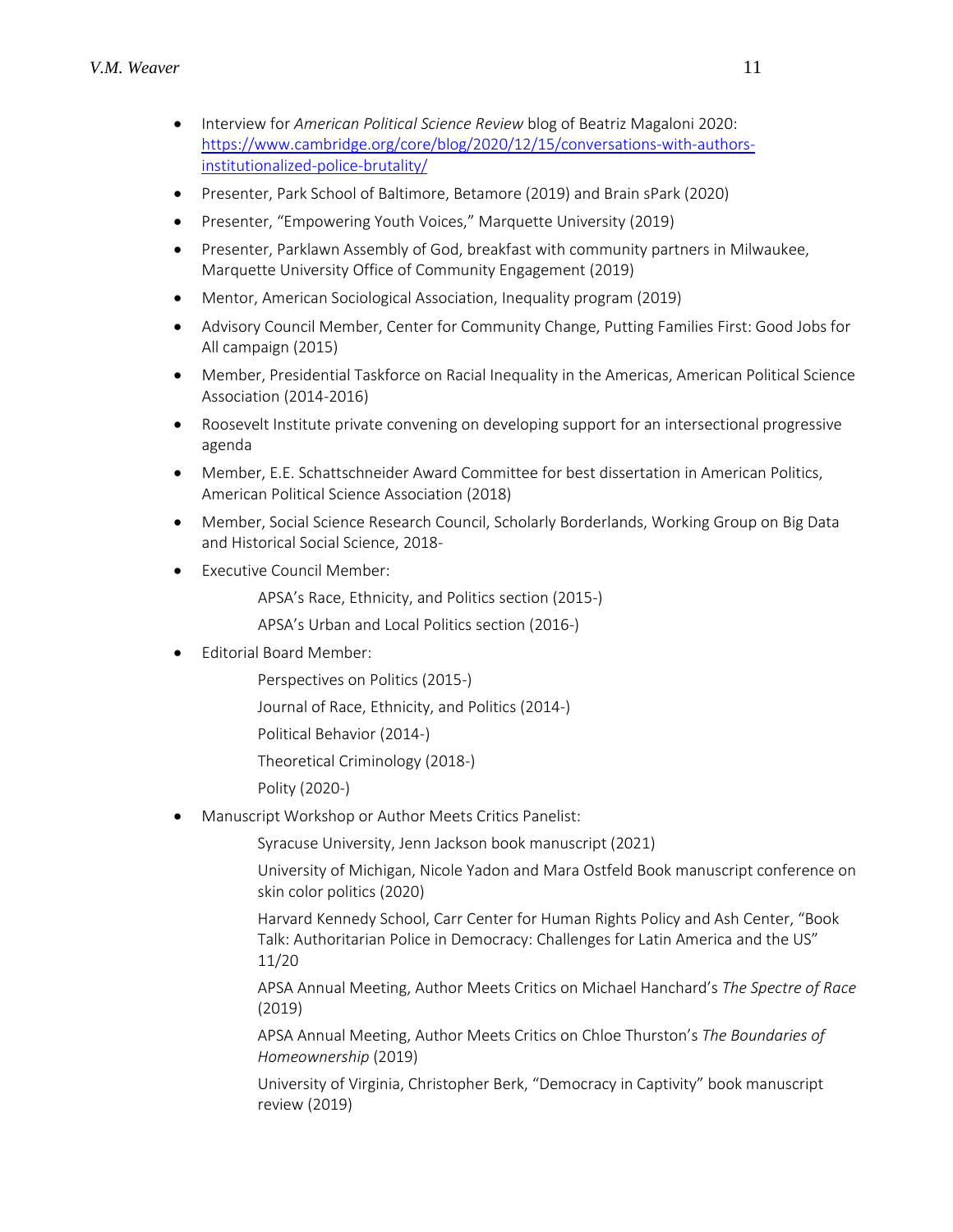Brown University, Anton-Lippitt Conference on Domingo Morel's *Takeover* (2018)

Harvard Kennedy School of Government Ash Institute Manuscript Review for Yanilda Gonzalez's book ms., "Authoritarian Coercion by Democratic Means: The Paradox of Police Reform in Latin America" (2017)

Brown University Political Theory Project manuscript workshop for Brandon Davis, "Predation in State and Nation: Carceral Contact and Political Spillage" (2017)

Harvard Kennedy School Manuscript Review for Avidit Acharya, Matthew Blackwell, and Maya Sen's book, "Southern Slavery and its Political Legacy: How America's Peculiar Institution Continues to Affect American Politics Today" (2015)

- Panelist, University of Virginia Law School, "Prison Rebellion, Prison Reform" (2019)
- Roundtable participant, Justice and Injustice: Political Science Perspectives on Crime and Punishment Mini-Conference, What We Know and What We Don't: Methodological Approaches to Crime and Punishment, 2019 APSA Annual Meeting
- Roundtable participant, Racial Conflict in the United States, 2019 APSA Annual Meeting
- Speaker, Scholars Strategy Network Business Meeting, 2019 APSA Annual Meeting
- Panelist, Center for Community Change annual conference (Dec. 2017)
- Panelist, Ralph Bunche Summer Institute 30<sup>th</sup> Anniversary Panel at the 2016 Annual Meeting of the APSA
- Discussant, Policing in Comparative Perspective: Police Violence, Corruption and Democracy, APSA 2016
- Organizer and Chair, 2016 APSA Roundtable, Gender Inequality in the US: Beyond Political Representation
- Panelist, Committee on the Status of Women panel on Gender Best Practices in political science at the 2015 Annual Meeting of the APSA
- Moderator, Scholars Strategy Network, event on Jacob Hacker and Paul Pierson's American Amnesia (April 2016)
- Member, Social Science Research Council, initiative on the Decent City (2014)
- Meeting with CT Gov. Dannel Malloy over Second Chance Society proposals (Dec. 2014)
- Chair, APSA Section on Public Policy, Best Paper 2014 Award Committee
- Section co-chair, Politics and History, 2011 APSA Annual Meeting
- Steering Committee, Ralph Bunche Summer Institute
- Regional Leader, Scholars Strategy Network (2013-2015)
- Endorsements for books by Javier Auyero & Katherine Sobering, Ismail White & Cheryl Laird, Hannah Walker, Jamila Michener, Julilly Kohler-Hausmann, Jesse Rhodes, Domingo Morel, Frank Baumgartner, Avidit Acharya, Matthew Blackwell, and Maya Sen, Chris Zepeda-Millan, Chris DeSante and Candis Watts Smith, Yanilda Gonzalez
- Referee, American Journal of Political Science, American Politics Research, American Political Science Review, Cambridge University Press, University of Chicago Press, Du Bois Review, Guggenheim Foundation, Journal of Politics, Journal of Race, Ethnicity, and Politics, Journal of Urban History, Law and Society Review, MacArthur Foundation, National Science Foundation, Oxford University Press, Perspectives on Politics, Political Behavior, Political Research Quarterly,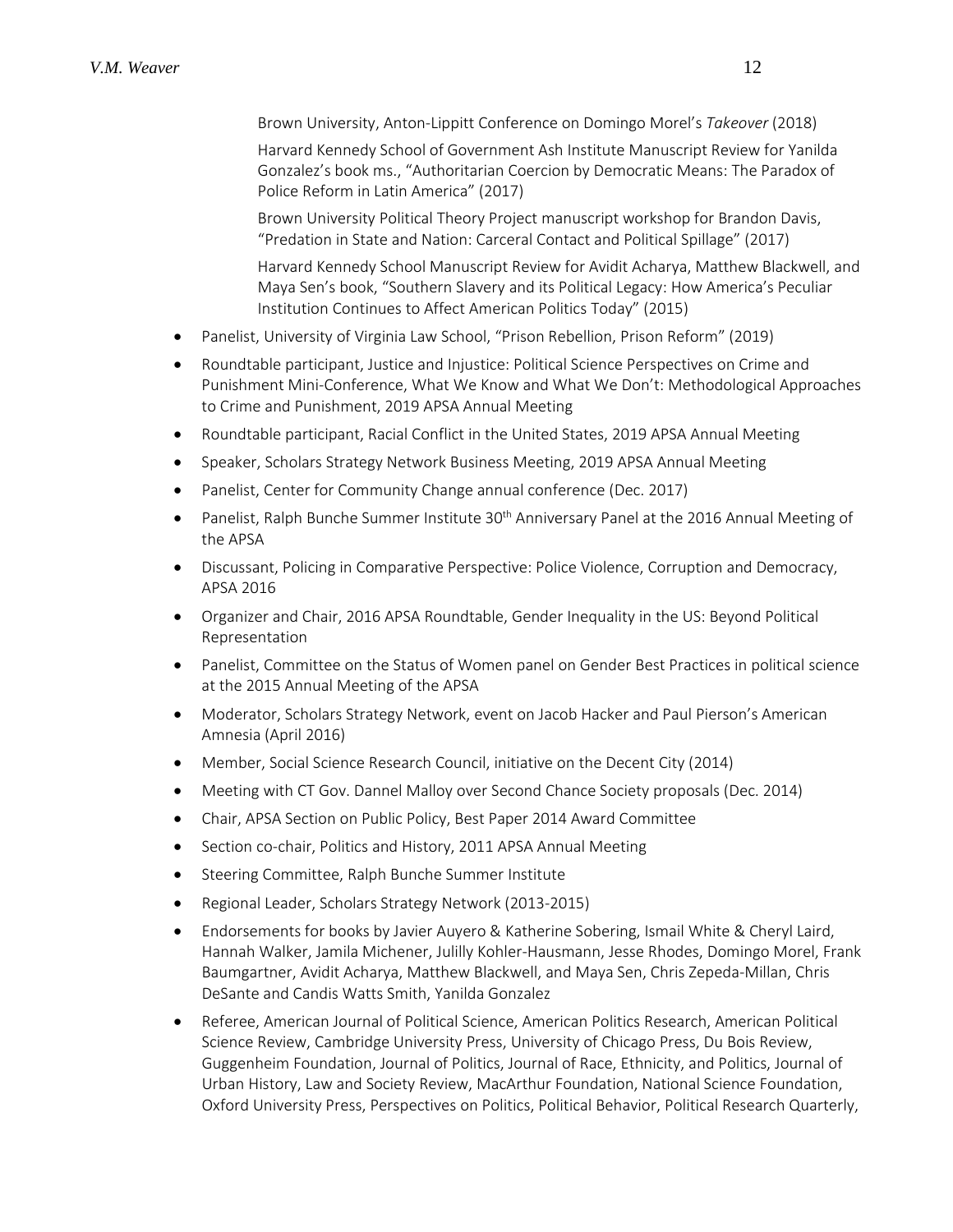Princeton University Press, Proceedings of the National Academy of Science, Public Opinion Quarterly, Punishment and Society, Routledge, Russell Sage Foundation, Social Currents, Social Problems, Sociological Perspectives, Studies in American Political Development, Time-sharing Experiments for the Social Sciences, Theoretical Criminology, Washington Center for Equitable Growth.

Johns Hopkins University

- Board member, Program in Racism, Immigration, and Citizenship (RIC) (2020-)
- Presentation in series Epidemic/Endemic by Johns Hopkins Center for Medical Humanities & Social Medicine, on Policing, Incarceration, and Health (2021)
- Presenter, "Global Groundings: Evaluating Walter Rodney's Legacies," The Arrighi Center for Global Studies (2020)
- Moderator, "The Future of Education in Prison," Freedom Education series, funded by the Provost's Professional Development Innovation Initiative for programming that helps PhD students consider non-academic careers (2020)
- Search Committee Member, Director of the Center for Africana Studies (2019)
- President's Postdoctoral Fellowship, Mentor for Fernando Tormos (2019)
- Guest lecture, Professor Ryan Calder's Introduction to Sociology course (2019)
- Chair, Living Hopkins: "Policing in Baltimore" Roundtable (2019)
- Member, Presidential Frontier Awards committee, 2017 and 2018
- Faculty member, Social Policy Faculty Committee, 2017-
- Bloomberg Distinguished Professors Lunch and Learn presentation (2018)
- Medical School, Lisa Cooper's Jam Session Presentation (2018)
- Sociology Department, faculty presentations of research to graduate students (2018) (2021)
- Presentation to the Johns Hopkins President's Parents Roundtable in New York City (2018)
- Panelist, Stavros Niarchos Foundation Annual Conference in Athens, "Disrupting Polarization: New Forums for Dialogue (2018)
- Presentation of Portals for the Johns Hopkins Board of Trustees meeting (2018)
- Panelist, Johns Hopkins University, Public Safety Initiatives, Discussion Series, "Constitutional Policing and Police Accountability" (2018)
- Panelist, Johns Hopkins University, Policing Workshop
- Discussant, JHU Workshop on Social Policy and Inequality,  $21^{st}$  Century Cities Initiative, paper by Jamila Michener (2018), paper by Bruce Western (2019)
- Moderator, "Life Sentences: A Conference on Incarceration and the Humanities," (Nov. 2017)
- Presentation to political science undergraduate steering committee and potential majors (2019)

Yale University

- Chair, Search committee in Race, Ethnicity, and Migration tenure-track job, Political Science (2016)
- Council Member, Yale Women's Faculty Forum (2015-2017)
- Faculty Affiliate, Yale Law School, Justice Collaboratory (2015-)
- Advisory Board member, Yale ISPS Policy Lab (2016-2017)
- Committee Service: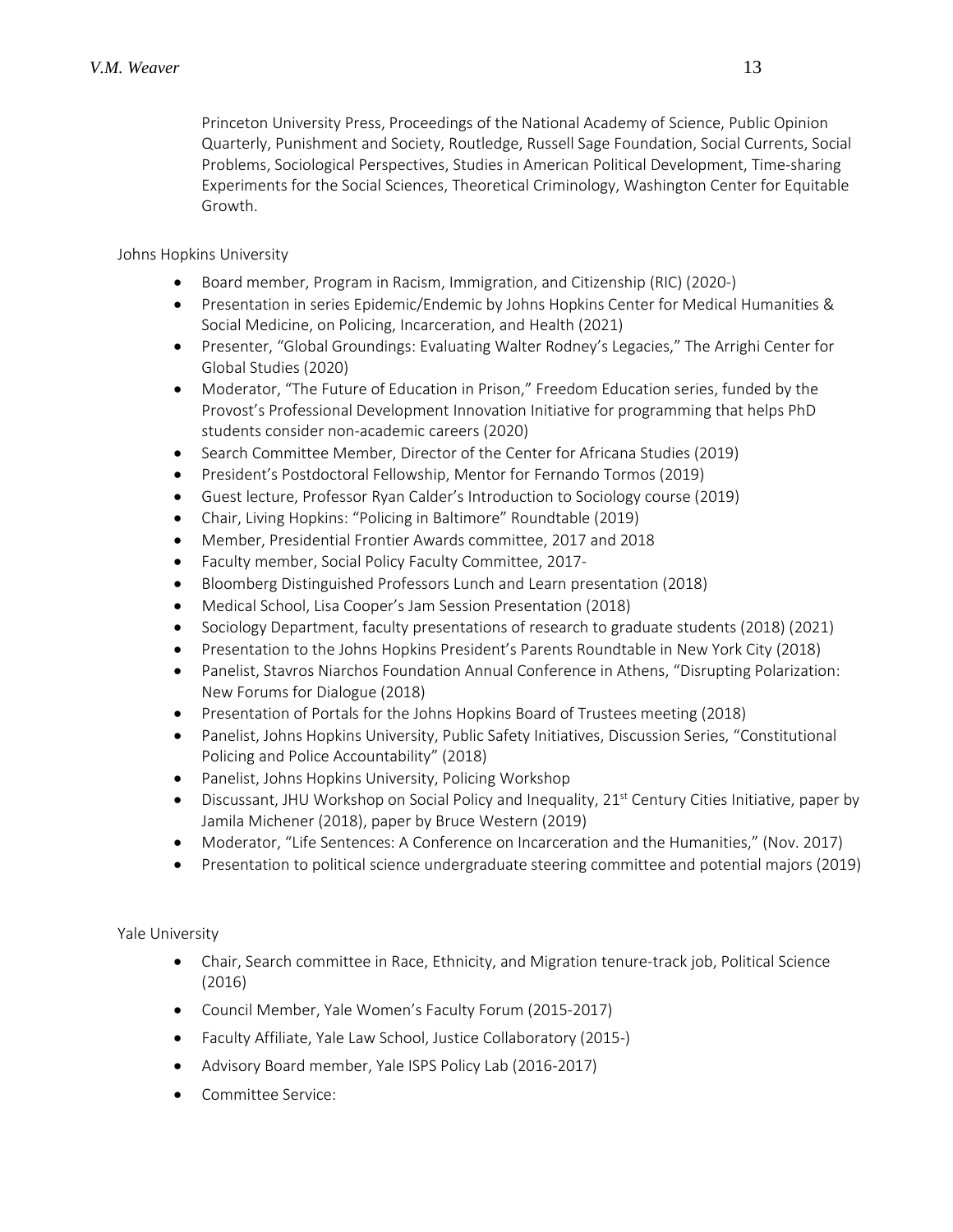- o Yale Poynter Fellowship (2016-2017)
- o African American Studies Curriculum Committee (2016-2017)
- o Graduate Admissions Committee, African American Studies (2016)
- o Graduate Admissions Committee, Political Science and African American Studies (2012- 13)
- o Senior Social Scientist Search Committee, African American Studies (2012-13)
- o Marshall, Mitchell, Rhodes scholarship committee (2012) (2014)
- Guest lecturer, The Politics of US Public Policy (J. Hacker), Racial Formations (E. Alexander), Affirmative Action (I. Shapiro), Inequality and American Democracy (J. Hacker), Race and Punishment (J. Forman, Jr.), Contesting Injustice (L. Wood), Introduction to Politics (S. Stokes), Introduction to Politics (S. Kalyvas)
- Panelist/Discussant/Moderator:
	- o Yale FAS Senate panel on Academic Expertise in the Trump Era (2017)
	- o Battleground: Three Experts on the 2016 Election's Key Race and Media Dynamics, Yale University (Oct. 2016), Moderator
	- o Discussant, Yale Law School, Critical Race Theory conference (Nov. 2016)
	- o Policing Post-Ferguson, Yale Law School (April 2015), Moderator
	- o Yale Law School, Arthur Liman Public Interest Colloquium, Detention on a Global Scale: Punishment and Beyond, panel on "Democracy and Detention" (April 2015)
	- o "Charleston and its Aftermath: History, Symbols, Policy," Gilder Lehrman Center for the Study of Slavery Resistance, and Abolition, Yale University (Sept. 2015)
	- o "Arresting Patterns" conference, Yale University Art Gallery and Artspace, panel on Decarcerating America. (Sept. 2015)
	- o Yale University, Ferguson and Beyond Teach-In (March 2015)
	- o Yale University, Martin Luther King, Jr. celebration panel, "Policing and Incarceration" (Jan. 2015)
	- o "The Next Four Years: A Policy Agenda for the Second Obama Term," Yale ISPS (2013)
	- o "The Progressives' Century: Democratic Reform and Constitutional Government in the United States," Yale University (2013), Moderator
	- o "How to Choose a Dissertation" panel for graduate students in the social sciences, Yale (2012)

University of Virginia

- Founder, Working Group on Racial Inequality. University of Virginia. Supported with funds from Page Barbour.
- Co-organizer, The Problem of Punishment: Race, Inequality, and Justice. Carter G. Woodson Institute, University of Virginia. April 16-17, 2009. (Co-organizers Deborah McDowell and Claudrena Harold.)
- Politics Department: Advisory Committee (2008-2010, 2011-12), Graduate Committee, American Politics Study Group (2007-2012), American Politics Search Committee (2008) (cancelled)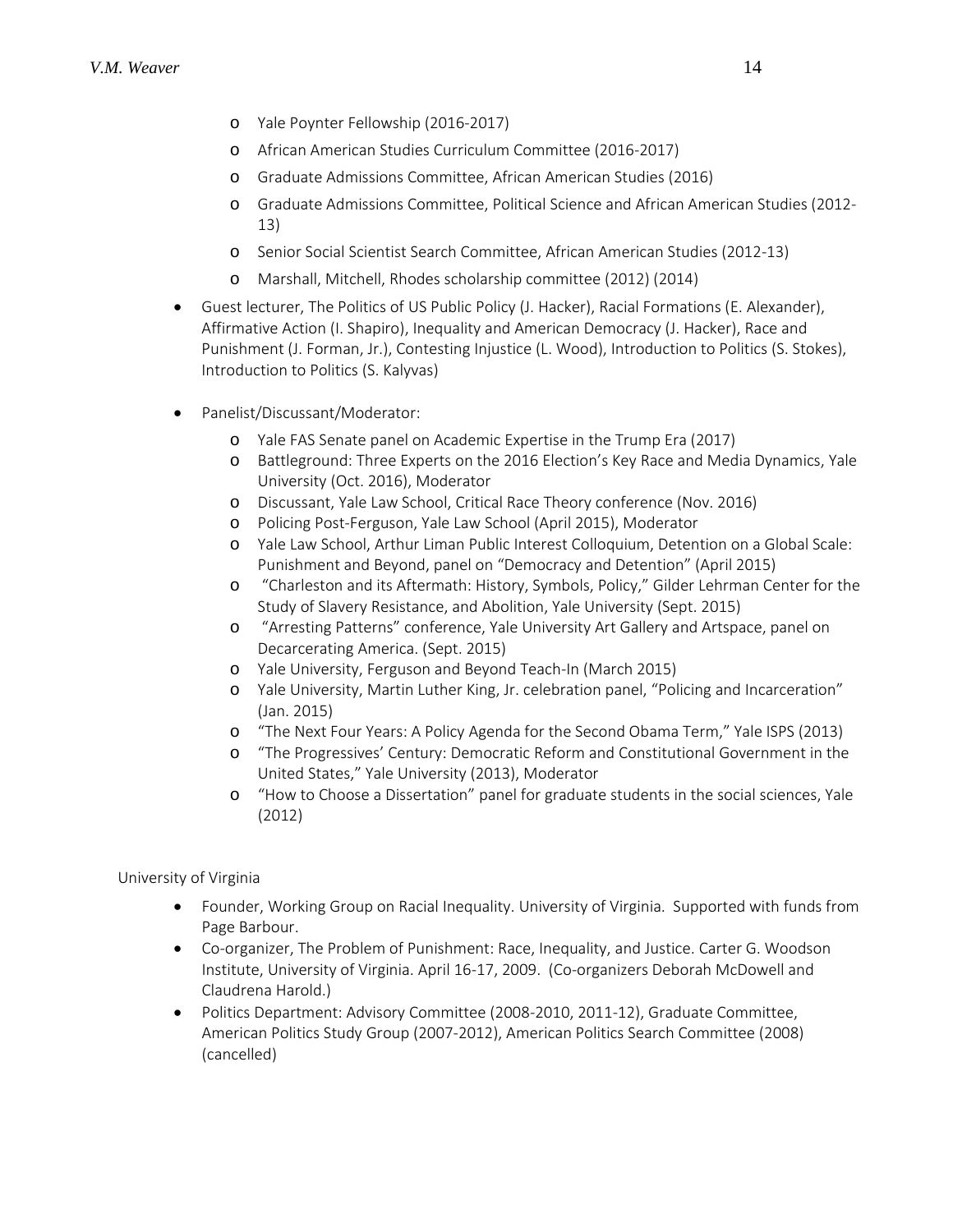- Miller Center of Public Affairs: Organized "Constructing a New Political Order" Colloquium series, Governing American in a Global Era (2007-2012), Predoctoral Fellowship Selection Committee (2009), Presidential Oral History Project Search Committee (2008, 2010)
- Batten Policy School Search Committee in American Politics (2009)
- Harrison Undergraduate Research Award Committee (2009)
- UVA Carter G. Woodson Institute, African-American Studies Curriculum Committee (2007-09)

### Teaching & Advising

#### Courses:

The Sociology of Policing and Resistance in Race-Class Subjugated Communities, Fall 2021

Introduction to Social Policy: Baltimore and Beyond, Undergraduate, Fall 2017

Racial Inequality, Policy, and Politics, Undergraduate, Spring 2020, Fall 2021

Race and Ethnic Politics in the United States Undergraduate, Spring 2013, Fall 2020.

Race and Ethnic Politics in the United States Graduate, Spring 2015, Fall 2016, Fall 2019.

Social Policy and Inequality in the United States Undergraduate lecture, Fall 2014, Spring 2017; undergraduate seminar, Fall 2012

Race and the Politics of Punishment Graduate, Spring 2013, Fall 2017, Fall 2020.

Race and the Politics of Punishment Undergraduate, Spring 2015, Fall 2016, Fall 2019.

American Political Development (University of Virginia)

# Graduate Advising:

#### Dissertation Advising

Gwen Prowse (Yale), chair, "Racialized Disaster in American Political Development"

Tommaso Bardelli (Yale), chair, "Hidden Labors: Households, Markets, and State Power in an American City."

Michael Weaver (Yale), "Publicity and the De-legitimation of Lynching."

Sophie Jacobson (Yale), "Who should pay? Who should provide? American Childcare Preferences in Comparative Perspective"

Ramon Garibaldo (Yale), co-chair, "Contesting Sovereignty: The Politics of Immigrant Rights Organizing"

Sabrina Axster (Hopkins), advisor on proposal "Arresting Movement: The Political Economy of Immigration Detention in Germany, Sweden, and the United Kingdom"

Quinn Lester (Hopkins), dissertation advisor, "The Victims of Democracy: Abolitionist Democracy from Davis to Du Bois"

Bryan Carter (Hopkins), dissertation advisor, "Under and Undeterred by the Law; The Politics of Extrajudicial Police Violence"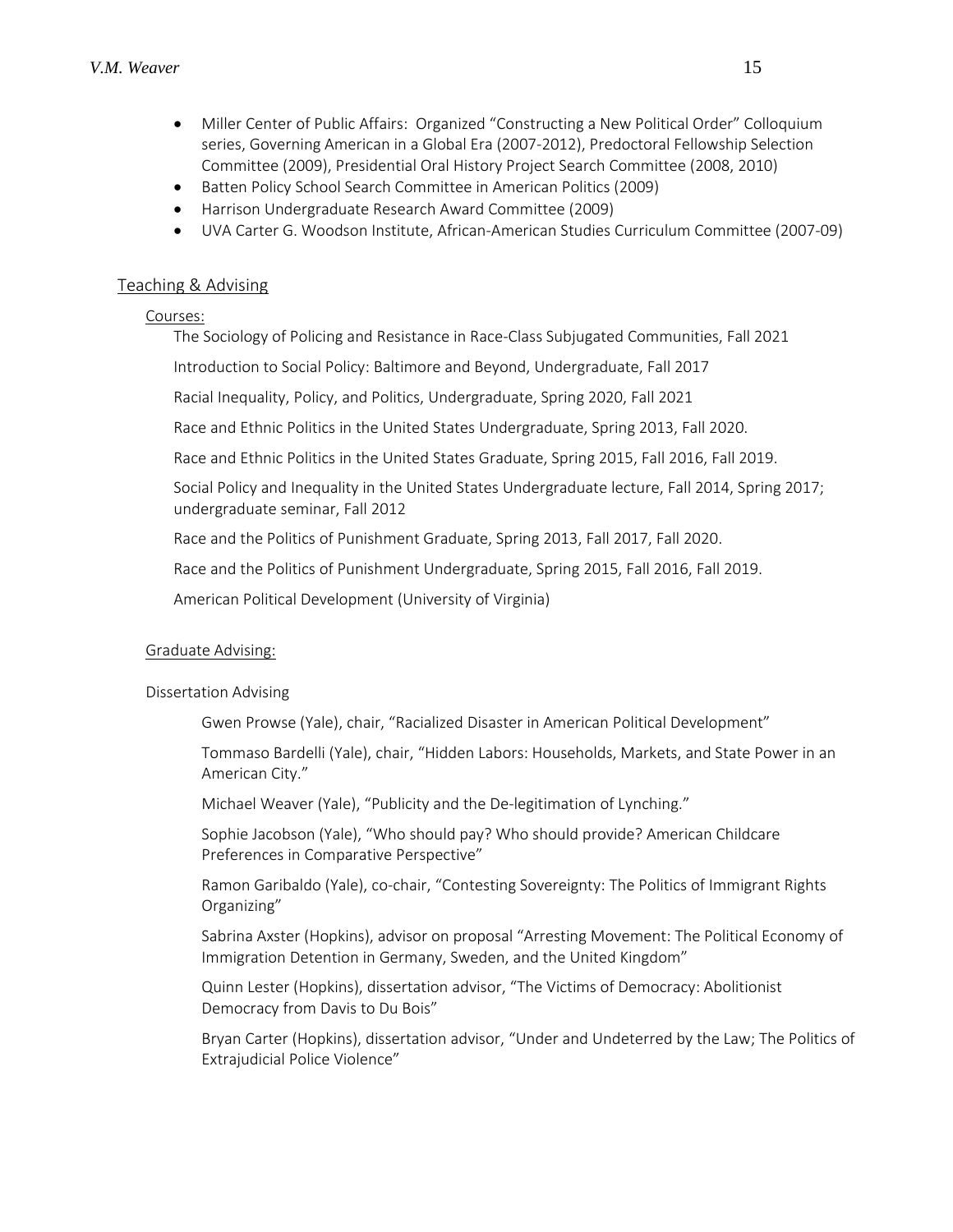Jessica Levy (Hopkins), PhD Committee, "Black Power Inc.: Global American Business and the Post-Apartheid City"

#### Other Graduate Advising

Pyar Seth, advisor

Raychel Gadsen, advisor

Steph Saxton, advisor

Charles Decker, second year paper advisor, "Business Power, Public Opinion and the Right to Work Campaign."

Keahnan Washington, prospectus committee member, "We are New Orleans: Mediating alchemies of citizenship against technologies of exclusion in the 'post-disaster' city."

Aaron Greenberg, second year paper advisor

Matthew Denney, advisor

Phil McHarris, informal advisor, Sociology

Richard Johnson, advisor to visiting doctoral student from Oxford political science

Jishnu Guha-Majumdar, letter writer

Steph Saxton (Hopkins), Maye Henning (Hopkins), and Lulu Eihmane (Hopkins), comprehensive exam reader

#### Undergraduate Advising & Senior Thesis:

2021: Halle Teart, senior thesis advisor

2020: Tim Shade, senior thesis advisor; Taharat Sheikh, Woodrow Wilson fellowship advisor

2019: Jack White, Independent Study

2018-19: Bridget Carolan, Wilson Fellows project (Hopkins)

2017: Libby Dimenstein, Patrick Doolittle, Lena Gankin; Dahl Fellow Michael Zanger-Tishler

2016: Anna Baron (year long, winner of best senior essay in American Politics), Malik Gerdes, William Searcy; Libby Dimenstein; Sarah Grossman-Kahn, Jackson Beck

2015: Devon Fiorino, Sofia Langatova, Michelle Zhang

2014: Joshua Eisenstat, Ezra Ritchin (second reader and informal advising)

2013: Jake Amatudra, Emily Wanger (winner of the William Pickens prize for best essay)

2012: Samuel Bendinelli

#### PRIOR PROFESSIONAL EXPERIENCE

The Civil Rights Project at Harvard University, Professor Christopher Edley, Jr. (2002-03)